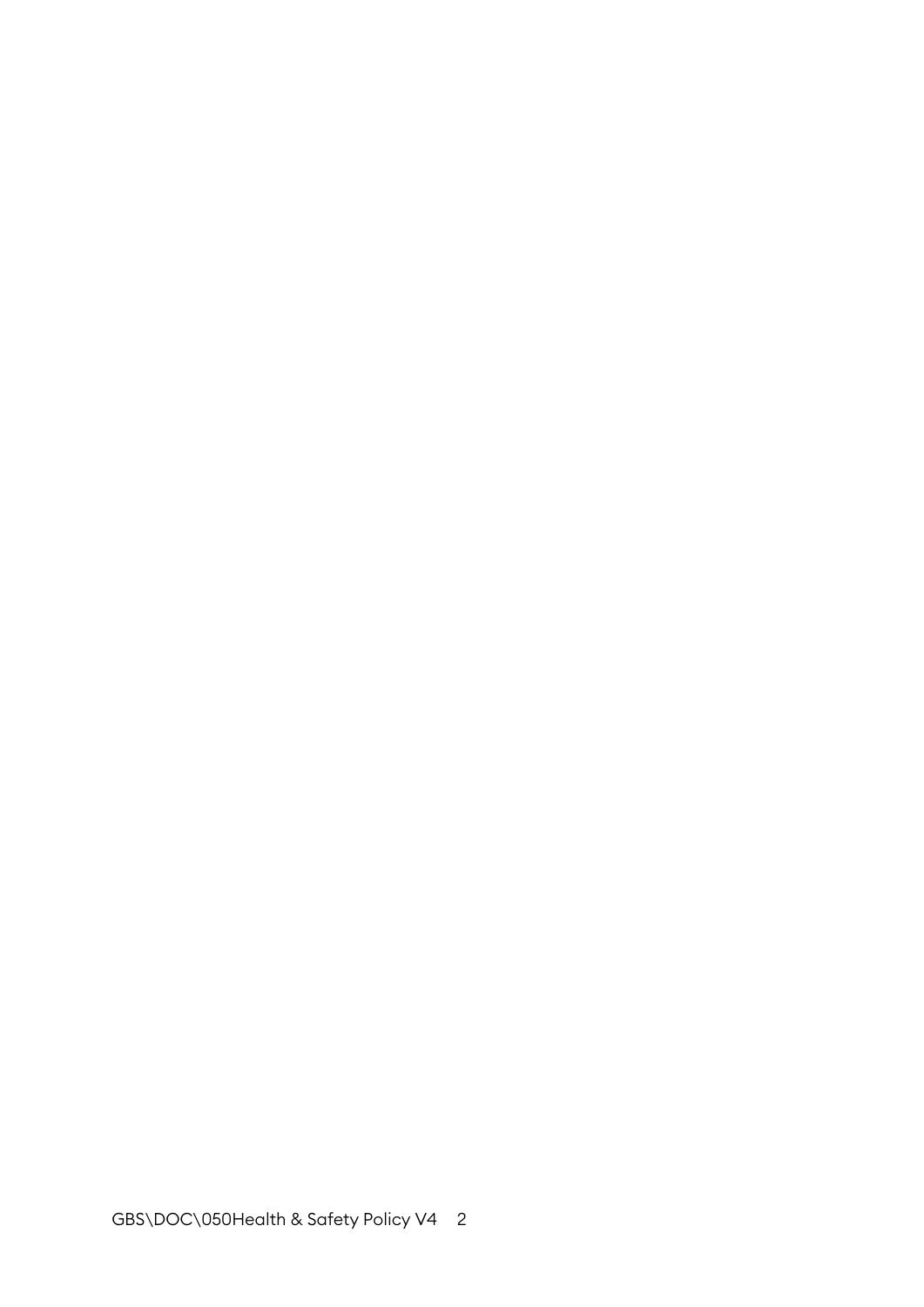# **This document incorporates how we will as a business:**

- Promote the policy reference 1.2,
- Get commitment to the policy reference 5.1, 3.1, Appendix 2
- Train its employees on implementing the policy reference –3.9, 5.4
- Cover apprentices in its care reference 3.10
- Have people who are responsible for health and safety reference 3.1 3.10
- Identify and manage health and safety concerns reference 4, 3.10, Appendix 3
- Have a procedure for accidents or ill health apprentices reference 3.6, 4.3, 5.8, Appendix 1
- Review the policy and how often (include the last review date) reference 5.2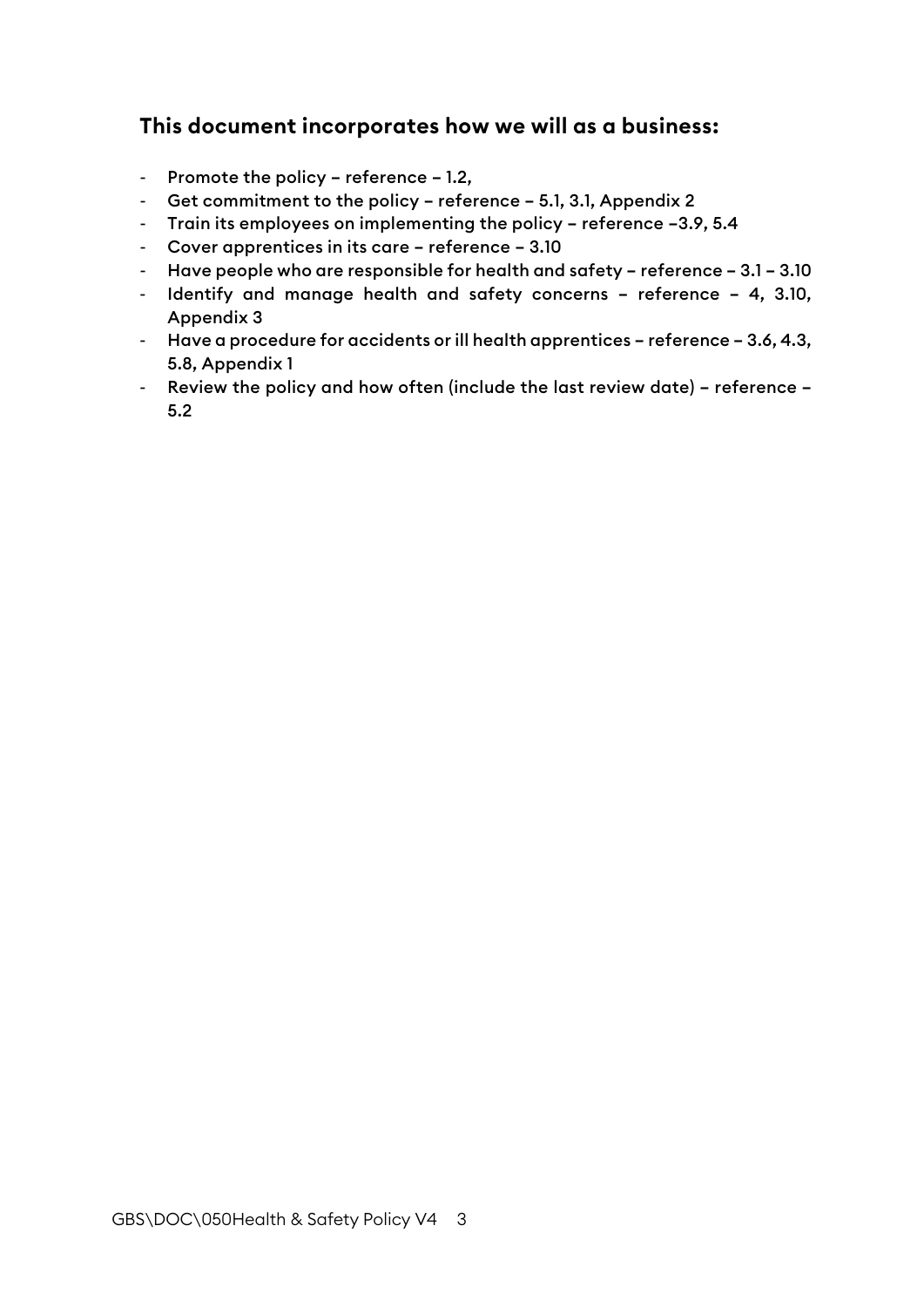# **Guard Business Solutions Limited (GBS) Health & Safety Policy (Health & Safety at Work etc. Act 1974)**

#### **General Statement of Policy**

It is the policy of GBS to provide and maintain safe and healthy working conditions, equipment and systems of work for all its employees, apprentices and learners, and to provide such information, instruction, training and supervision as is necessary for this purpose.

The Company fully accepts its responsibilities for the health and safety of other persons who may be affected by our activities; whether this is in house or off site. Due care and attention is given to accident prevention by performing risk assessments, safety audits and accident action reports as well as mandatory training courses for all employees. Employees are required to participate in mandatory health and safety practices as and when deemed necessary by the Senior Management Team so that they are aware of best practice including how to report hazards and unsafe working practices and to ensure the ongoing safety of apprentices and learners.

The nature of our work requires a high level of safeguarding and for this reason, safeguarding is covered under its own policy.

Objectives for this policy include:

- Any risks to the health and safety of anyone directly or indirectly working for or with GBS, and apprentices and learners being trained by GBS are understood, acknowledged and minimised.
- The relevant resources to ensure that health and safety are at the forefront are readily available and accessible for all.
- Policies comply with legislation and applicable laws and are updated as and when required paying due attention to version control for audit purposes.
- Evacuation procedures are displayed throughout the business in case of emergency.
- Accidents and near misses are documented and acted upon so that lessons can be learnt.
- Ensuring that the Team are supported by Fire Marshals, First Aiders and Mental Health First Aiders through specialist training to upskill existing members of staff.

This policy will be displayed for all staff, apprentices, learners and visitors to see and will be regularly monitored to ensure that objectives are achieved. It will be reviewed annually and, if necessary, revised to take account of legislative changes and extra ordinary circumstances, such as a global pandemic.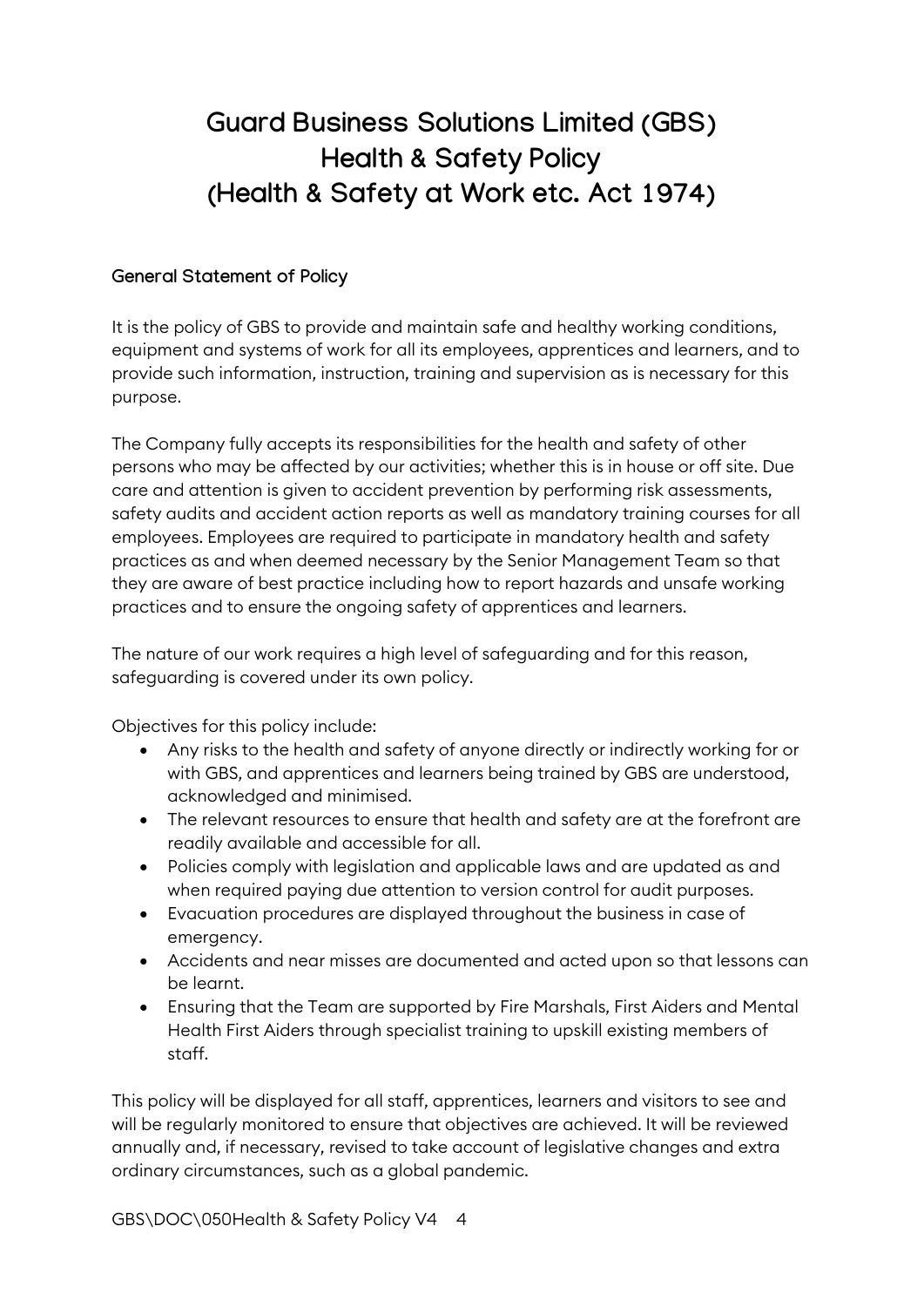#### $\mathbf{1}$ **Introduction**

1.1 Every employer with five or more employees must by law record its policy for their safety, health and welfare and ensure that it is brought to the attention of all their employees.

1.2 By reading this policy, GBS hope that its employees will recognise management commitment to health and safety and will, in turn, be expected to show their willingness to promote with management in order to achieve and maintain a healthy and safe working environment.

This policy covers the following:

- Safety Management Teams and Committees
- Responsibilities of Directors
- Responsibilities of advisors
- Responsibilities of employees
- Specific arrangements for risk assessment
- Specific arrangements for safety inspections
- Specific arrangements for first aid
- Policy implementation
- Policy review

# **Legal Framework**

2.1 The legal framework which determines the way in which GBS work includes but is not limited to:

- Health and Safety at Work Act 1974
- Management of Health and Safety at Work Regulations 1992
- Working Together to Safeguard Children 2018
- Management of Health and Safety at Work Regulations 1992
- The Health and Safety (DSE) Regulations 1992
- The Regulatory Reform (Fire Safety Order) 2005
- RIDDOR 1995
- The Working Time Regulations 1998

# **Responsibilities**

3.1 The CEO has overall and final responsibility for health and safety at Guard Business Solutions Ltd, including ensuring companywide commitment to the policy. The CEO has responsibility for co-ordinating the Risk Management Strategy and for reporting to the Board on risk management issues.

3.2 The Office Manager is responsible for ensuring that all venues used for training provide a safe environment for staff, apprentices and learners. They are also responsible for working with the IT Manager to ensure that all equipment used in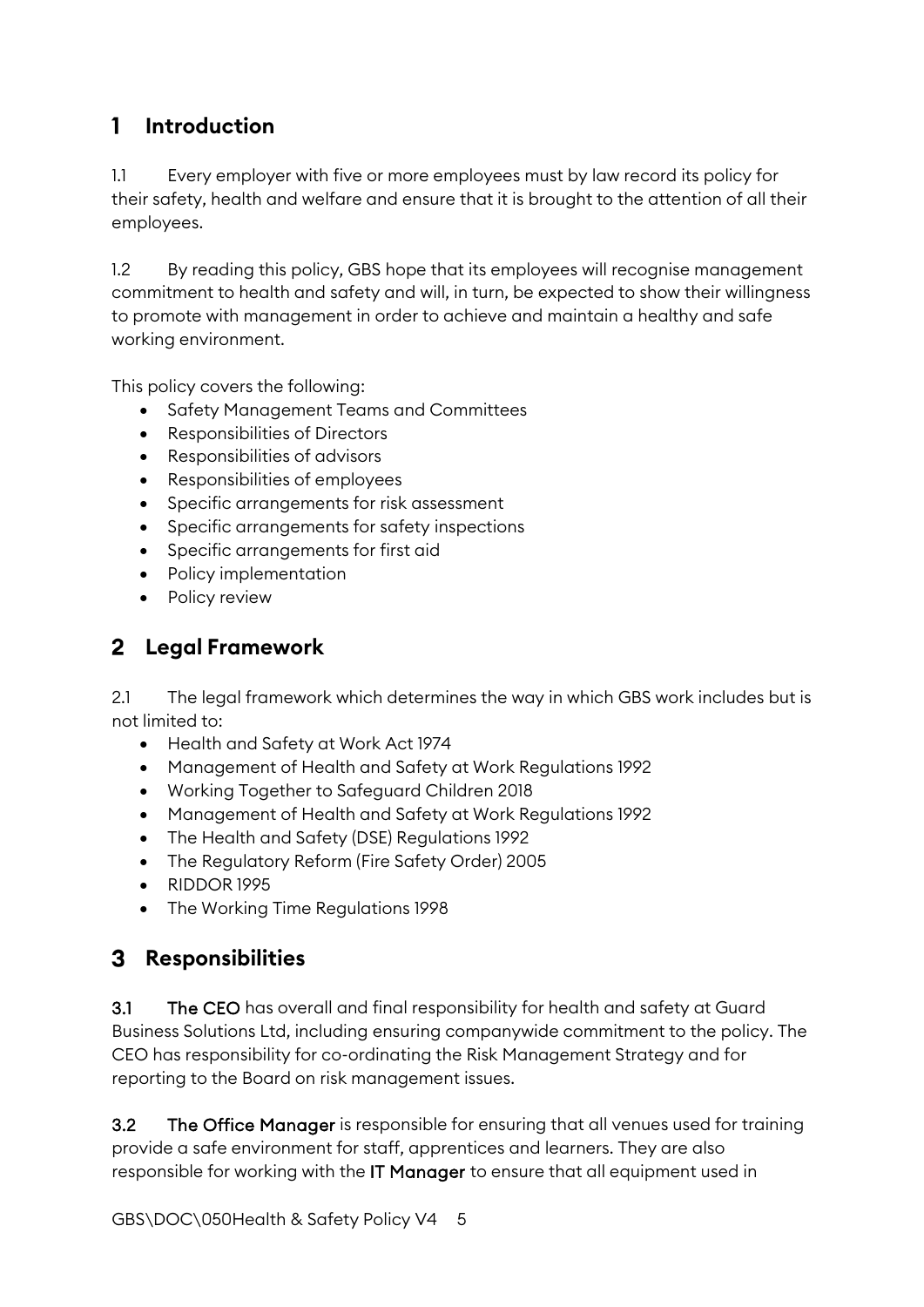training is maintained in good condition and that defective material is replaced to this end.

3.3 The IT Manager will ensure that equipment is checked after every training event and a ensure that they receive a report from the trainer identifying any potential defective equipment and whether it is fit to be used at another training session. All equipment must be fit for purpose or will be automatically removed from service if deemed unsafe for staff, apprentices and learners to use.

3.4 CEO and Operations Director have overall responsibility for all areas under their direct management, including equipment, office, the maintenance of fire-fighting equipment and for ensuring that contractors working on company premised and company staff working off-site comply with company policies including use of permits to work where appropriate.

3.5 The Health and Safety Management Team is responsible for co-ordinating fire and safety training and for coordinating and monitoring the safety inspection programme. They will also continually monitor the implementation and working arrangements of the policy in order to assist in its revision. The team are also responsible for identifying areas of concern and investigating where needed.

#### 3.6 Safety Advisor

The CEO and Operations Director are classed as 'competent persons' (as required by Regulation 6 of the Management of Health and Safety and Work Regulation 1992), and will delegate out duties to qualified, fully trained personnel (internal and external) when needed. This may include:

- Advice on legislative requirements and its best practice
- Contributing to the formulation and review of policies and procedures
- Investigating accidents when requested
- Visiting sites when requested to perform a full risk assessment/safety audit
- Sit on the Health and Safety Management Team
- Carry out an annual fire risk assessment
- Provide fire safety training for all company employees on a biennial basis
- Provide other health and safety training as required
- Be responsive to health and safety concerns from apprentices and learners
- Monitor apprentices and learners on site to ensure that they are working in a safe manner

# 3.7 Directors

Directors have responsibility for the management of health and safety within their department. They are responsible for:

▪ Ensuring that this policy, and any other safety related policy, is cascaded and implemented within their area of responsibility

- Preparing local safety procedures and safe systems of work
- **Ensuring that risk assessments are carried out and records maintained**
- **Ensuring that all equipment, plant and substances are suitable for the task and are** kept in good working condition.

GBS\DOC\050Health & Safety Policy V4 6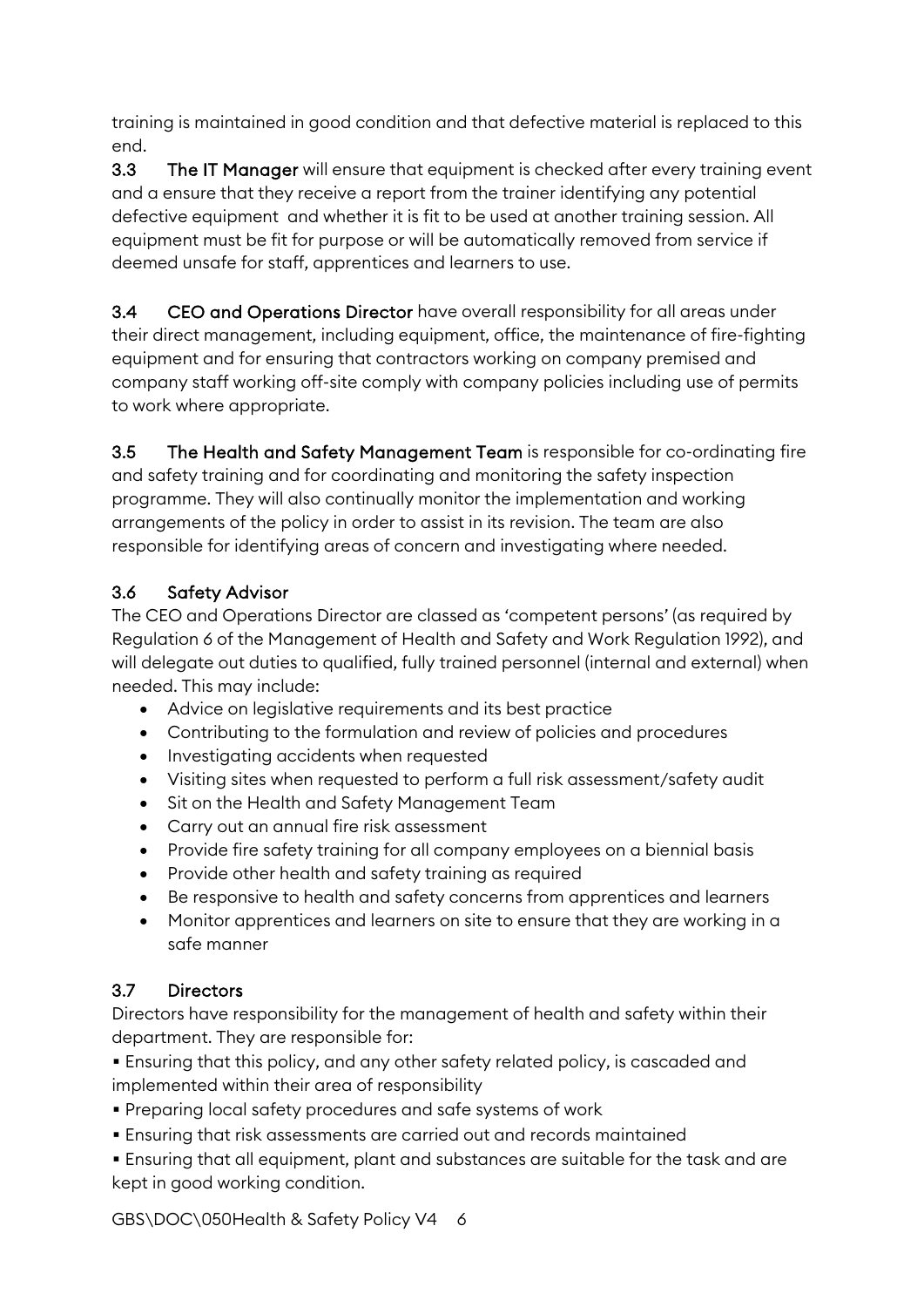- Providing adequate instruction, training and supervision to ensure that work is conducted safely
- Monitoring the workplace to ensure that any risks are eliminated or controlled, so far as is reasonably practicable.
- Ensuring that all employees attend biennial fire safety training

#### 3.8 Employees

All employees must:

- Take reasonable care for their own health and safety
- Complete annual health and safety refresher training
- Consider the safety of other persons who may be affected by their acts or omissions
- Work in accordance with information and training provided and observe and practice safe systems or work
- Refrain from intentionally misusing or recklessly interfering with anything that has been provided for health and safety purposes
- Report any hazardous defects in plant and equipment, or shortcomings in safety arrangements, to a responsible person without delay
- Not undertake any task for which authorisation and/or training has not been given
- Attend biennial fire safety training
- Ensure that they 'speak up' if they are ever unsure about a situation, process or procedure.

3.9 All members of the GBS Team are responsible for completing the mandatory training, maintaining knowledge and adhering to the procedures with regards to reporting safeguarding issues; this reporting procedure is documented under the Safeguarding Policy which can be obtained from the GBS Safeguarding Team or GBS website.

3.10 GBS has a duty of care to all of its learners and Apprentices in its care, particularly those under 18. The requirements governing health and safety are contained in the ESFA funding guidance and briefly comprises:

3.10.1 for new apprentices, we must complete a health and safety visit and report on the employer premises to ensure it is a safe working environment 3.10.2 we must not allow any apprentices or learners to commence employment with employers where we believe the working environment is un-safe. Where this is the case, the staff member undertaking the review must report this to the Managing Director

3.10.3 the report of our health and safety visit should be shared with the employer and the apprentice within 4 working days of completion 3.10.4 we must obtained details of appropriate insurance cover (detail is contained in the health and safety visit checklist) before an Apprentice or learner can commence on site

3.10.5 where there is an apprentice or learner that is 'in-situ' – the above processes should still be conducted and reporting processes in 3.10.2 followed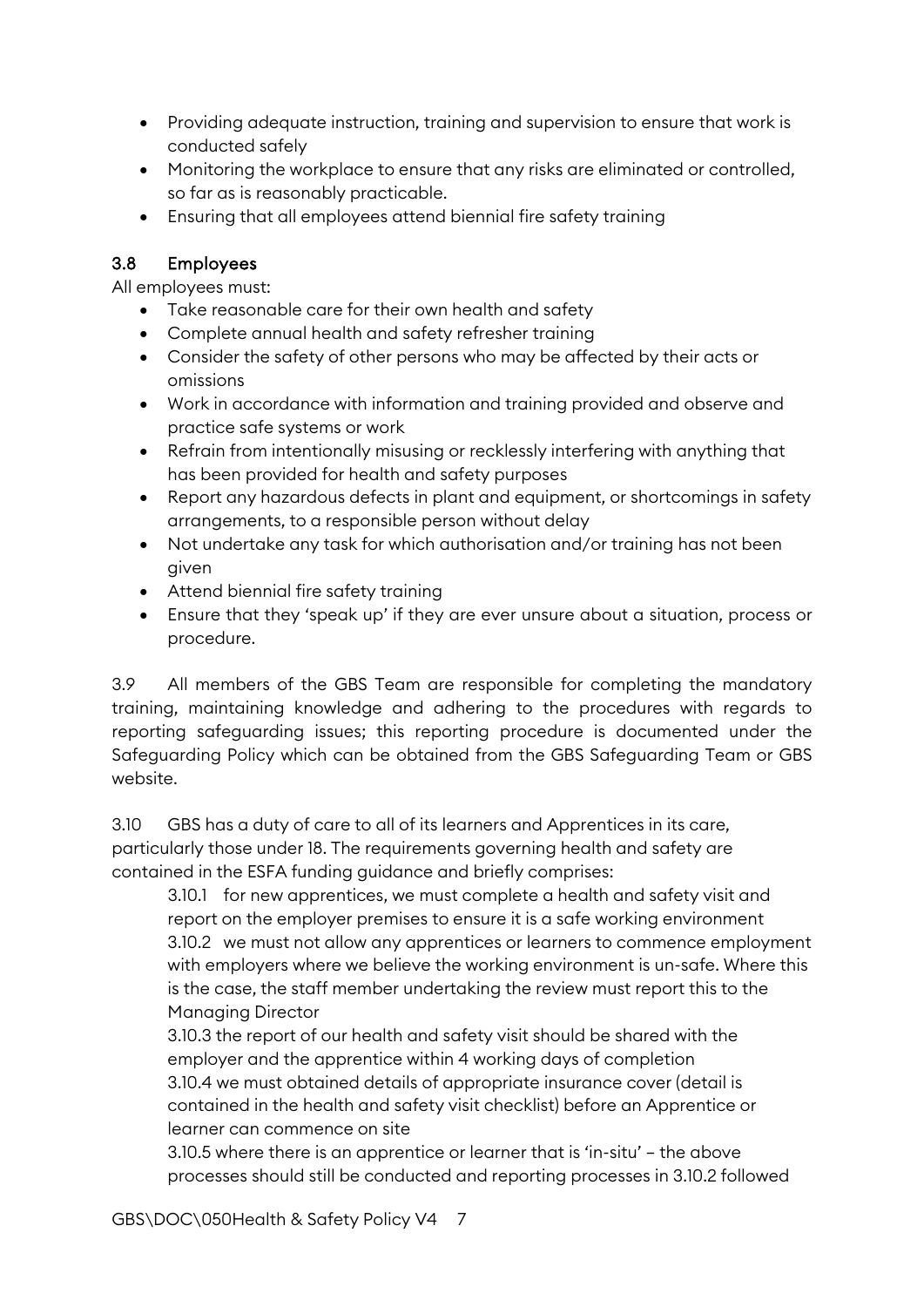3.10.6 the welfare of our apprentices and learners are paramount: 3.10.6.1 for every review visit we must discuss health and safety issues with the apprentice and learner and report any concerns they may have 3.10.6.2 we must review health and safety issues at every employer visit and report formally any concerns 3.10.6.3 in any event we must undertake a formal annual review of health

and safety with all of our employers, report formally and follow the reporting processes contained in 3.10.2

# **Specific Arrangements**

4.1 Risk Assessments are the responsibility of the Health and Safety Lead and involve an assessment of operational tasks undertaken by staff, within the relevant work environment. Assessments will also be completed for any areas of the building in which apprentices and learners will be expected to occupy. Assessments must be documented according to the Risk Assessment Schedule and identified risks must be prioritised and addressed where feasible. Unresolved risks should be reported through to the Directors of the Business so that where possible, a temporary workaround can be implemented. Re-assessments should be undertaken on a regular basis where significant continuing risks are identified, and where a change in activity is proposed.

If risk assessments highlight the need for any personal protective equipment, it will be issued in accordance with acceptable guidelines.

Assessments for use of hazardous substances are required by the 'Control of Substances Hazardous to Health Regulations 1994' and will be carried out in accordance with the COSHH regulations in mind.

Manual handling assessments as required by the 'Manual Handling Operations Regulations 1992' will be carried out in accordance with the necessary directive and full training on manual handling will be given to any member of the Team who has to manual handle.

Workstation assessments as required by the 'Display Screen Equipment Regulation 1992' will be carried out in accordance with acceptable guidelines. Where the individual is homebased or remote working, it is the responsibility of the individual to complete the risk assessment.

#### 4.2 Safety Inspections

All premises undergo a Safety Inspection by the Health and Safety Lead (or designated deputy) and a Safety Representative annually. The results from inspections are recorded on the inspection form, indicating actions proposed and estimated dates of implementation. The findings from the inspection are also discussed as part of the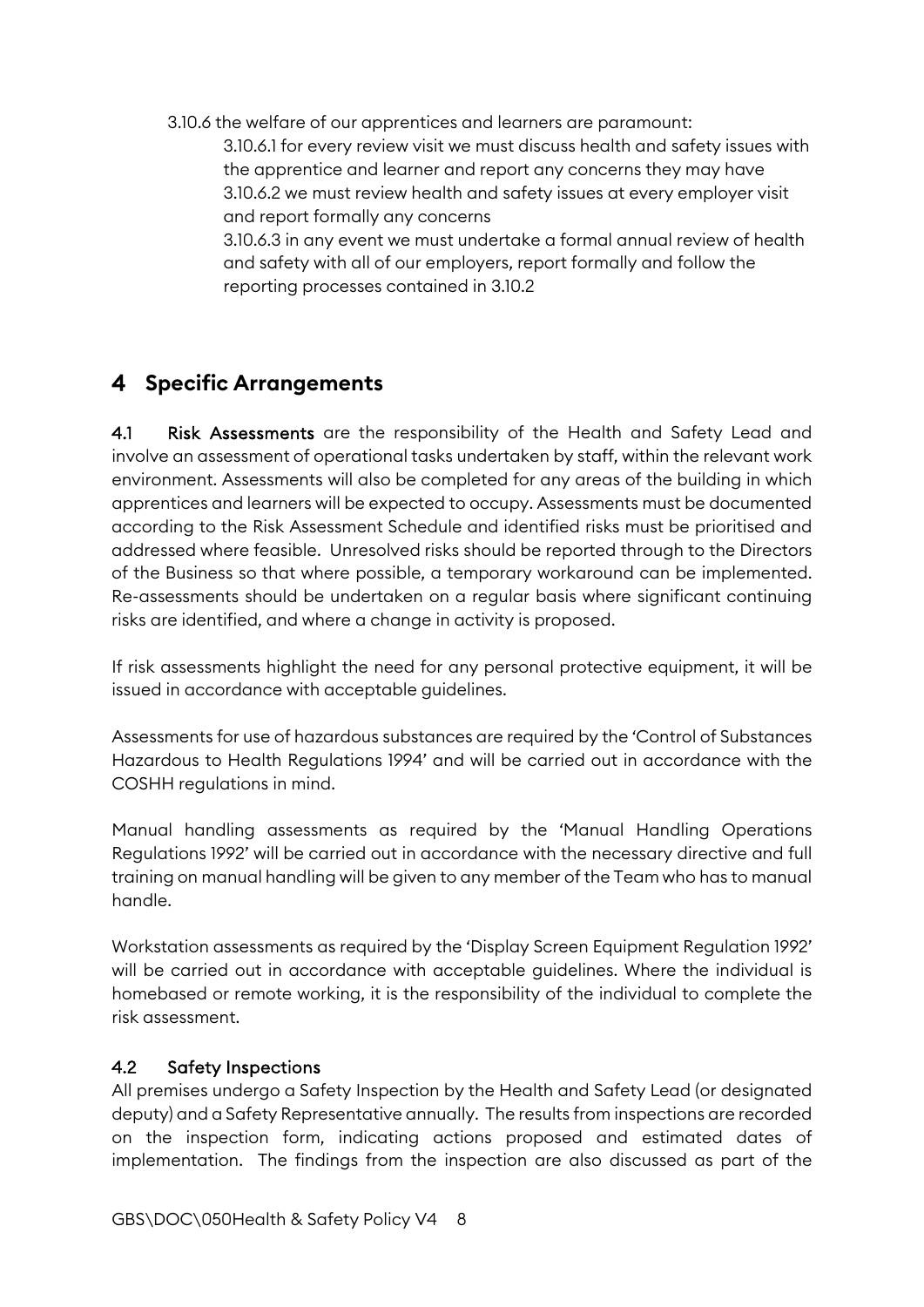Health and Safety Committee Meeting, held monthly by the full Health and Safety Committee.

#### 4.3 First Aid

Risk assessment will identify the need for provision of first aid equipment and trained first aiders. At present, we have 2 first aiders on site and a fully stocked first aid kit which is checked on a weekly basis. The first aid area is clearly marked on the building layout document. We also have 2 Mental Health first aiders who champion personnel needing support with nay mental health difficulties.

The First Aid procedure will apply to anyone on site; from GBS Staff to Apprentices and Learners, through to Parents, Carers and Guardians. This will apply whenever someone has an accident, a near miss or sudden ill health. The individual will firstly receive the necessary first aid, and then an accident form will need to be completed for further investigation into the concern. The storage of the accident form and any subsequent documentation will be subject to Document Maintenance procedures.

If a risk assessment identifies that more first aiders are necessary, a sufficient number of first aiders, qualified to HSE approval standards, will be provided. Where risk assessments identify that a first aider is not necessary, an 'appointed person' will be identified to take charge of the first aid arrangements and to take control in emergency first aid situations.

Where appropriate (e.g. in remote areas where there may be a delay in provision of emergency medical treatment), they will be trained in emergency first aid procedures.

#### 4.4 Specific Hazards

GBS has the following policies and procedures in place to cover specific hazards:

- **Health & Safety Policy**
- **Safeguarding Policy and Procedures**
- **Fire Action Plan and Procedures**
- **Fire Safety Policy**

# **Policy Implementation**

#### 5.1 Company Board

The implementation of any and all health and safety related policies is reinforced by the Directors of the Business. The Directors are responsible for drawing commitment from all levels through ensuring that the policies and procedures are displayed, up to date and that knowledge is shared. The safety of our staff, apprentices, learners and visitors is paramount and as such, the policies are signed off at the highest possible level once all relevant parties have agreed on the details. Parties at all levels are required to understand and follow all best practices and safety procedures at all times.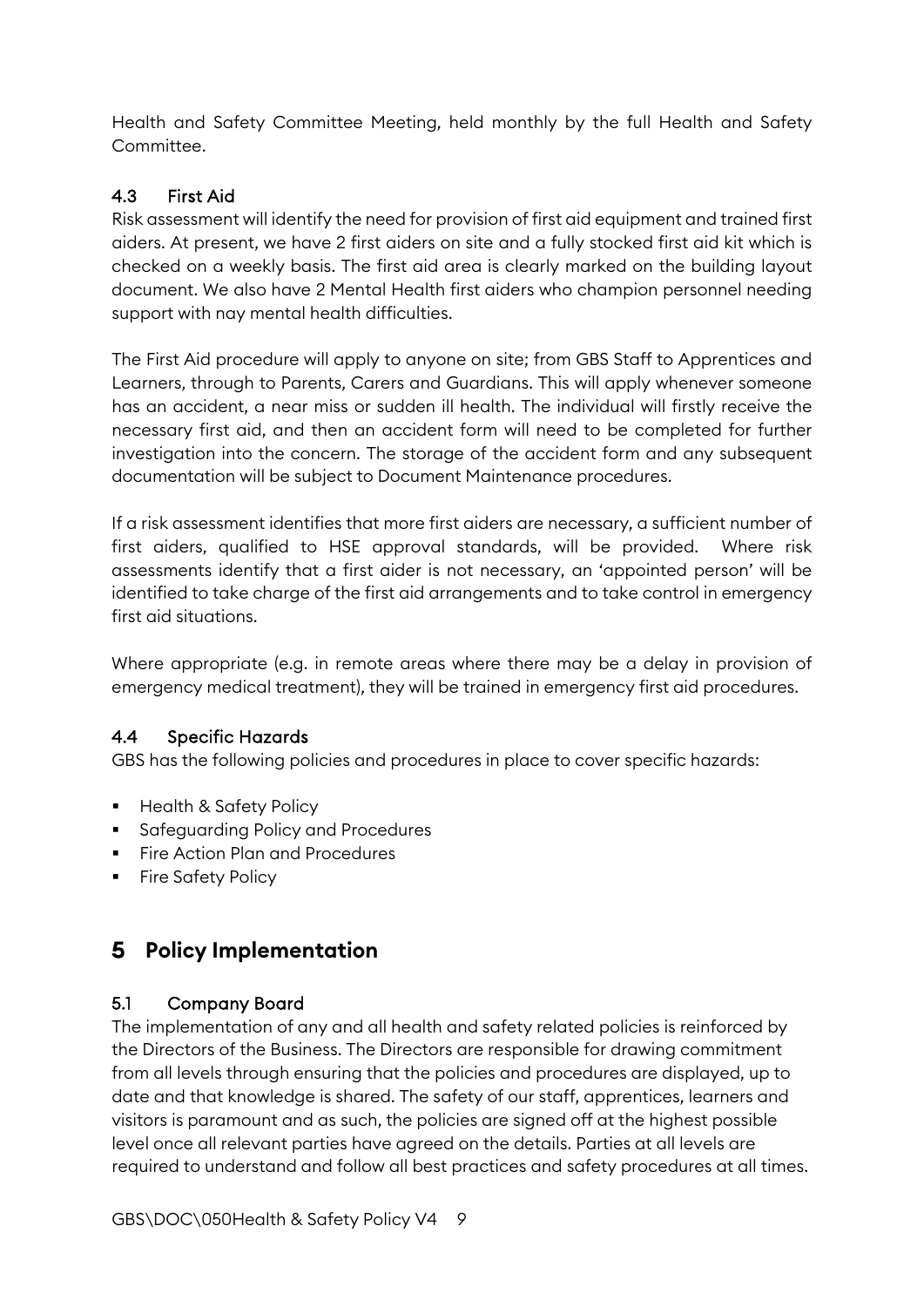#### 5.2 Policy Review

5.2.1 Health and safety matters are considered at every Board meeting – monthly

5.2.2 An annual report is considered by the board – annually

5.2.3 The Health and Safety Policy is reviewed by the board annually – last reviewed April 2021

#### 5.3 Heads of Departments

The policy is distributed to Directors serving as Heads of Departments, who are responsible for the distribution of the policy to the relevant staff within their department.

#### 5.4 New Staff

The policy will be introduced to all new staff on induction and a policy summary issued to them as part of their employee handbook.

#### 5.5 Health and Safety Lead

The Health and Safety Officer/Lead will continually monitor the contents and working arrangements of the policy in order to assist in its revision.

#### 5.6 CEO

The CEO will review the policy each year with the assistance of the Managing Director, taking into consideration any recommendations from Directors or staff.

#### 5.7 Company Policy Documents

Copies of the Policy, Procedures, Risk Assessments and Staff Induction will be held centrally in the Company Policies Files in the offices of the administration office. Relevant and in date versions will be displayed at various points around the office and on the website. Where amendments need to be made, superseding rules will be followed and the documents will be archived and maintained for a minimum of 7 years.

#### 5.8 First Aider

The First Aiders on site are responsible for ensuring that Staff, Apprentices, Learners and Visitors complete an Accident Form following an accident or near miss on site. They are also responsible for ensuring that the Staff Member, Apprentice, Learner or Visitor receives the care and help needed at the time. The First Aider will also liaise with the Emergency Services if deemed necessary.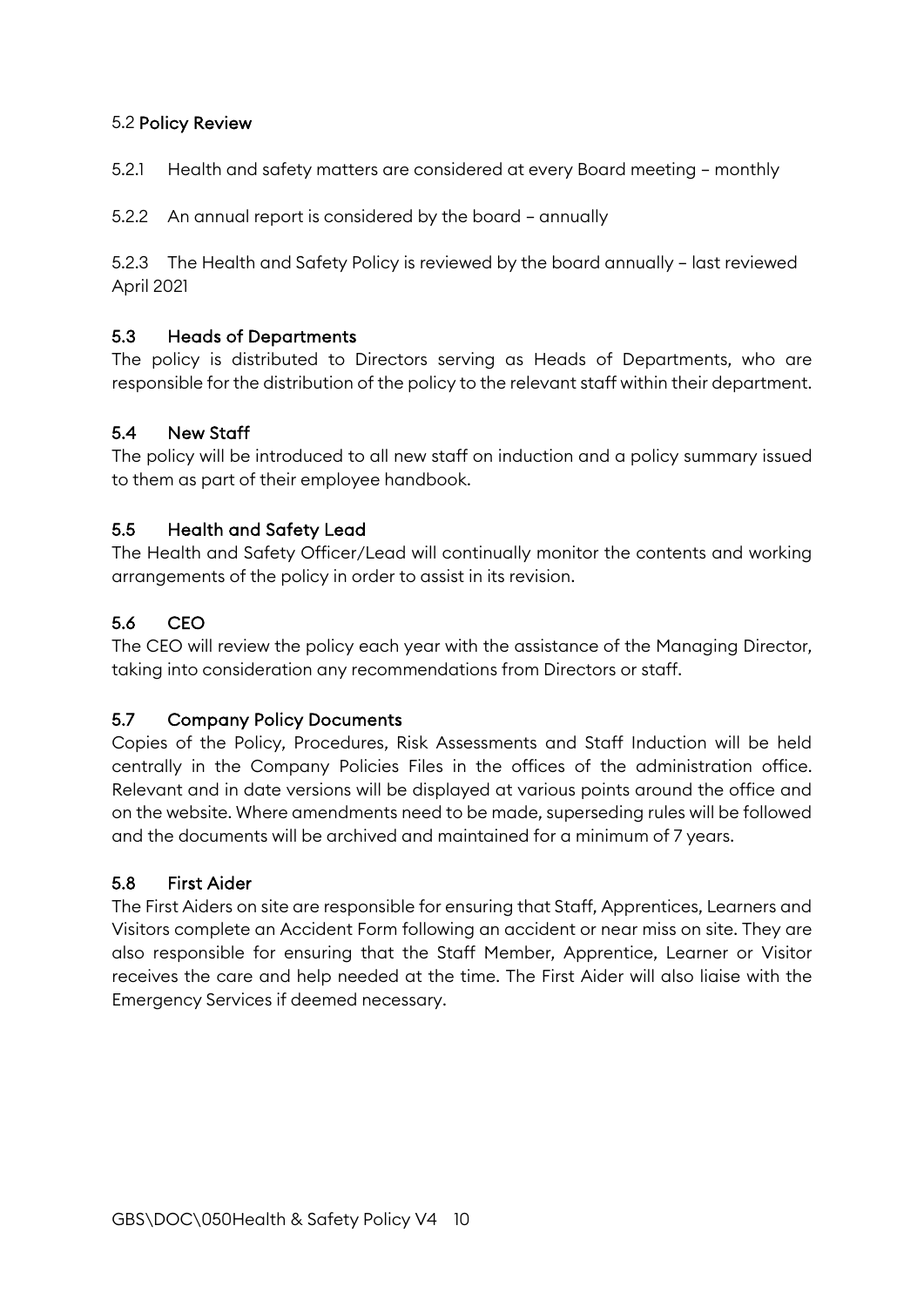# **Appendix 1**

#### Health and Safety Management Team Constitution

1. Membership

Chair: Health and Safety Lead Members: Nominated Employees

- 2. Terms of Reference
- 2.1 Draw up Safety Policy
- 2.2 Carry out assessment of risks
- 2.3 Monitor adequacy of health and safety communications and publicity
- 2.4 Assist in development of safety rules and safe systems of work
- 2.5 Analysis of accidents, dangerous occurrences and diseases
- 2.6 Examine audit report
- 2.7 Consider reports form the enforcing authority
- 2.8 Consider reports from safety representatives

#### 6. Accident Reporting

6.1 GBS shall maintain an accident reporting register including a separate register for reporting Apprentice and Learner Illnesses

6.2 this register must be updated weekly – and in any event within 24hours of an accident or illness occurring and becoming known to GBS

6.3 the register will be maintained by the Managing Director of the Business

6.4 a report of all incidents and illnesses will be reported to the Board of Directors each month

6.5 – Riddor – where the incident is reportable to the H&SE, we shall do this within the context of the required timelines (reporting no later than 24 hours) and we shall at all times follow the direction of the H&SE where required.

6.6 the business has a separate procedure following COVID 19 which is set out in Appendix 3 to this document which is helpful in the context of procedures to be adopted.

6.7 Any incidents occurring on GBS premises or reported to GBS will be reported to the employer within 12 hours of them becoming known to GBS staff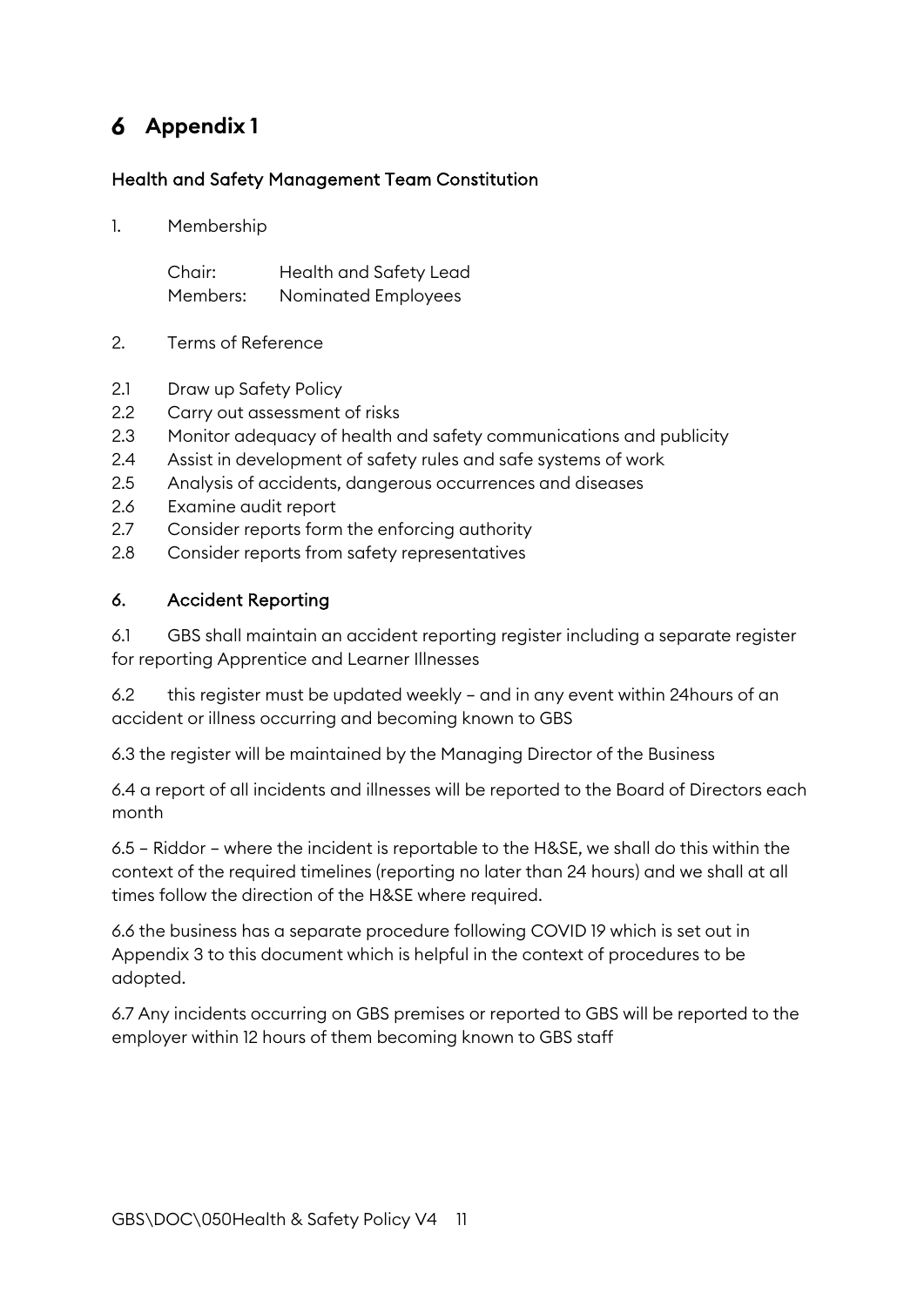# **Appendix 2**

#### Terms of Reference

#### 1. INTRODUCTION

This document sets out the Constitution of Guard Business Solution Limited's Health and Safety Management Team and states the purpose of the group.

#### 2. FUNCTIONS

The basic aims of the team are:

- 2.1 The promotion of co-operation between management and staff in initiating, developing and effectively maintaining measures needed to ensure the health, safety and welfare at work of all employees within the company and those who use the services provided.
- 2.2 To provide the focal point for effective staff consultation and participation in all aspects of health and safety, occupational health and in the improvement of safe working conditions.
- 2.3 To make recommendations to the Board to enable the above aims to be successfully achieved.
- 2.4 To regularly review accident and incident statistics and trends and consider details of significant accidents and incidents so that recommendations for corrective actions can be made to.
- 2.5 Monitor the implementation and effectiveness of the health and safety inspection programme.
- 2.6 Consider and comment on health and safety related policies prior to them being agreed.
- 2.7 Consider reports from specialists and technical advisors.
- 2.8 Receive information on and consider changes in health, safety related legislation.
- 2.9 Monitor the effectiveness of safety training programmes and make recommendations for improvements.
- 2.10 Initiate, develop or improve as necessary safety rules and safe working procedures to comply with legislative requirements.
- 2.11 Consider reports and factual information issued by Health and Safety Inspectors, the Health and Safety Commission and the Executive.
- 2.12 Keep under review the effectiveness of communications with staff on safety matters and publicity generally, advising on special safety campaigns as appropriate.
- 2.13 Consider particular health, safety and welfare problems referred to the committee from any source and make recommendations.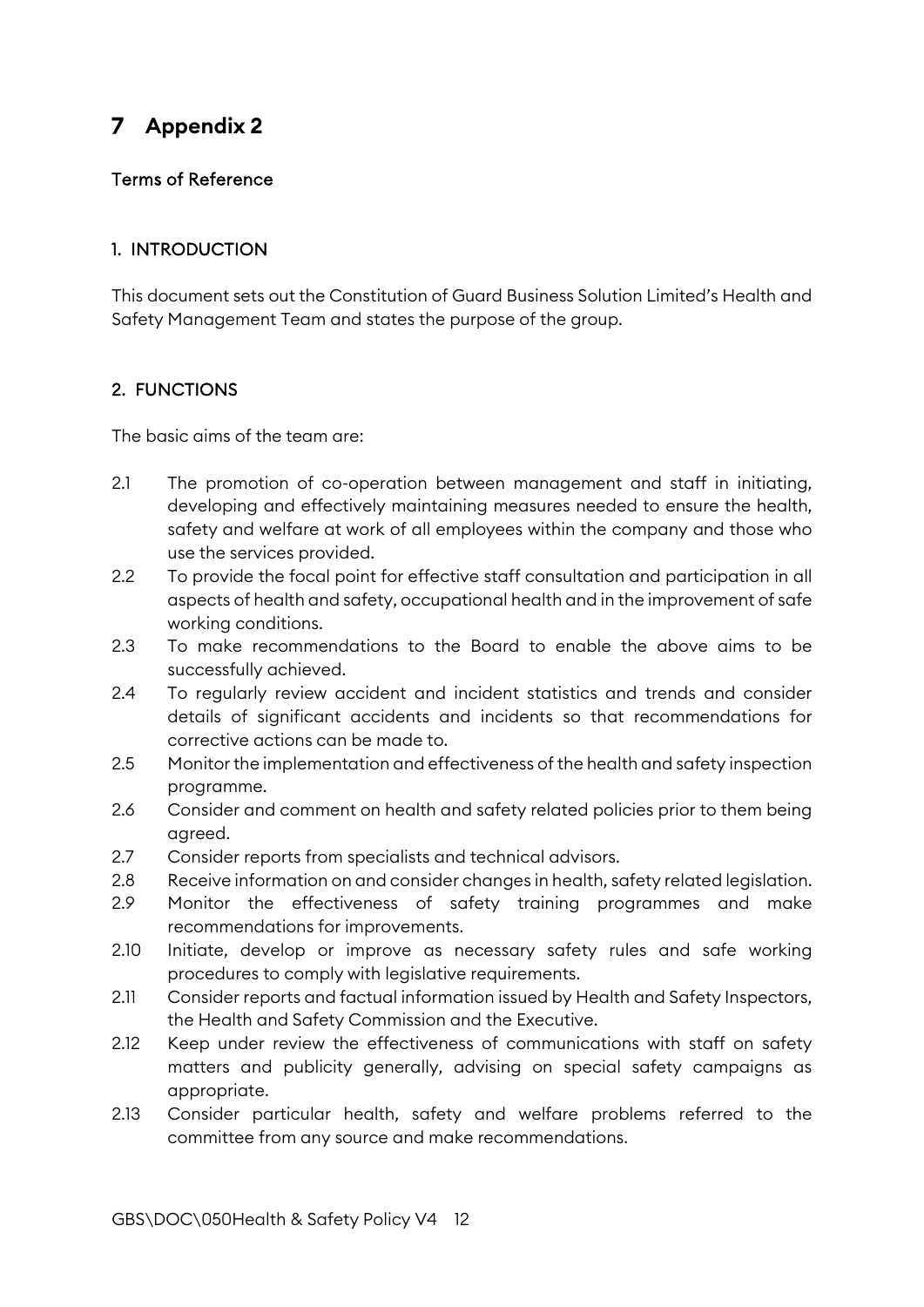#### 3. CONSTRAINTS

- 3.1 The team is responsible for providing advice to management. It is, however, the Company's responsibility to ensure that adequate arrangements exist for the implementation of the Health and Safety at Work Act and EC Directives and to take any executive action that may be necessary.
- 3.2 Nothing in this document shall prejudice the normal rights of an individual trade union or any individual employee to make direct representation to management.

#### 4. MEMBERSHIP OF THE COMMITTEE

4.1 The Committee shall consist of safety representatives nominated to represent all employees in the company.

#### 4.2 Officers

- (i) The Chair shall be the Health and Safety Officer in post at the time.
- (ii) The Committee may arrange for the attendance, in a consultative capacity only, of advisors with specialised knowledge of a particular subject on the agenda of a meeting. Such attendance of advisors will be subject to the agreement of the board.

#### 5. SAFETY MANAGEMENT TEAM PROCEDURE

- 5.1 Regular meetings of the team will be held not less than four times a year during normal working hours, with interim meetings if considered necessary by the Chairperson.
- 5.2 Items for inclusion on the agenda shall be submitted to the board not less than ten days prior to each meeting.
- 5.3 The agenda will be circulated to all members of the team.
- 5.4 Extraordinary meetings may be called to discuss urgent issues, which cannot reasonably be deferred until the next regular meeting of the committee by agreement with the board. Such extraordinary meetings will normally be held within three working days of the request being received.

#### 6. MINUTES

6.1 Minutes of the meetings of the committee shall be produced and agreed by the Chairperson before distribution and be presented for confirmation at the next meeting of the committee.

# **Appendix 3**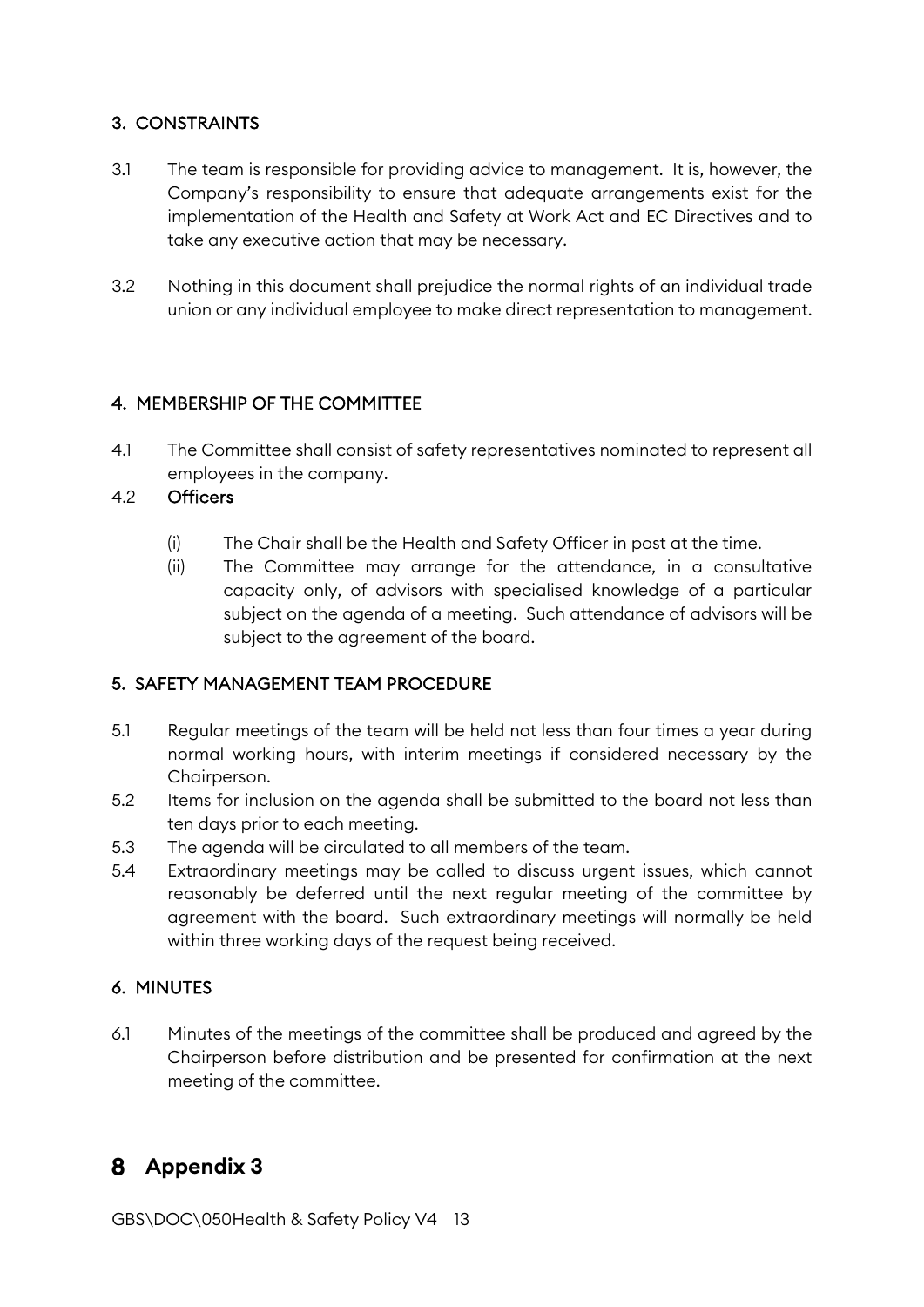#### Safety Inspections at GBS

#### Why?

Safety inspections are a very important tool for the management of risk. A good safety inspection will be able to:

- **•** recognise hazards before a serious incident occurs
- help with risk assessments
- ensure that safe systems of work are put into place
- raise the profile of Safety Representatives and ensure that employees know who they are.

#### What?

In general terms, a safety inspection is a thorough check of an area, looking for hazards (a hazard is defined as 'something that has the potential to cause harm'). An inspection should involve the Director of the area (or designated person) and should also include a check of safety management systems (e.g. policies, COSHH assessments). It is also important to involve other people who work in the area, by asking them if they are aware of any problems, by confirming their awareness of the policies and procedures in place and by checking if they are aware of what is being done for their safety.

#### Where?

All buildings accommodated by GBS, Employer/client premises where apprentices and Team members will be stationed and any other areas where GBS conduct work require inspections. This will be the responsibility of the CEO supported by the Operations Director and all or part of this procedure may be delegated to the relevant person provided they are qualified and competent.

#### When?

Safety inspections within GBS should be carried out prior to working in any and all areas where GBS is conducting training.

#### Who?

Any member of staff who represents GBS is responsible for ensuring that they are following safety procedures and safe working practices at all times. GBS will ensure that all of its Team are inducted and up to date on the relevant regulations and procedures.

#### How?

There is an inspection form, including a checklist, which should be used for the inspections. The form ensures that the same things are checked in each area as well as acting as a reminder to check for certain things (e.g. trailing cables).

Before carrying out an inspection of an area, it may be useful to look at previous inspections to see if they raised any issues (if available).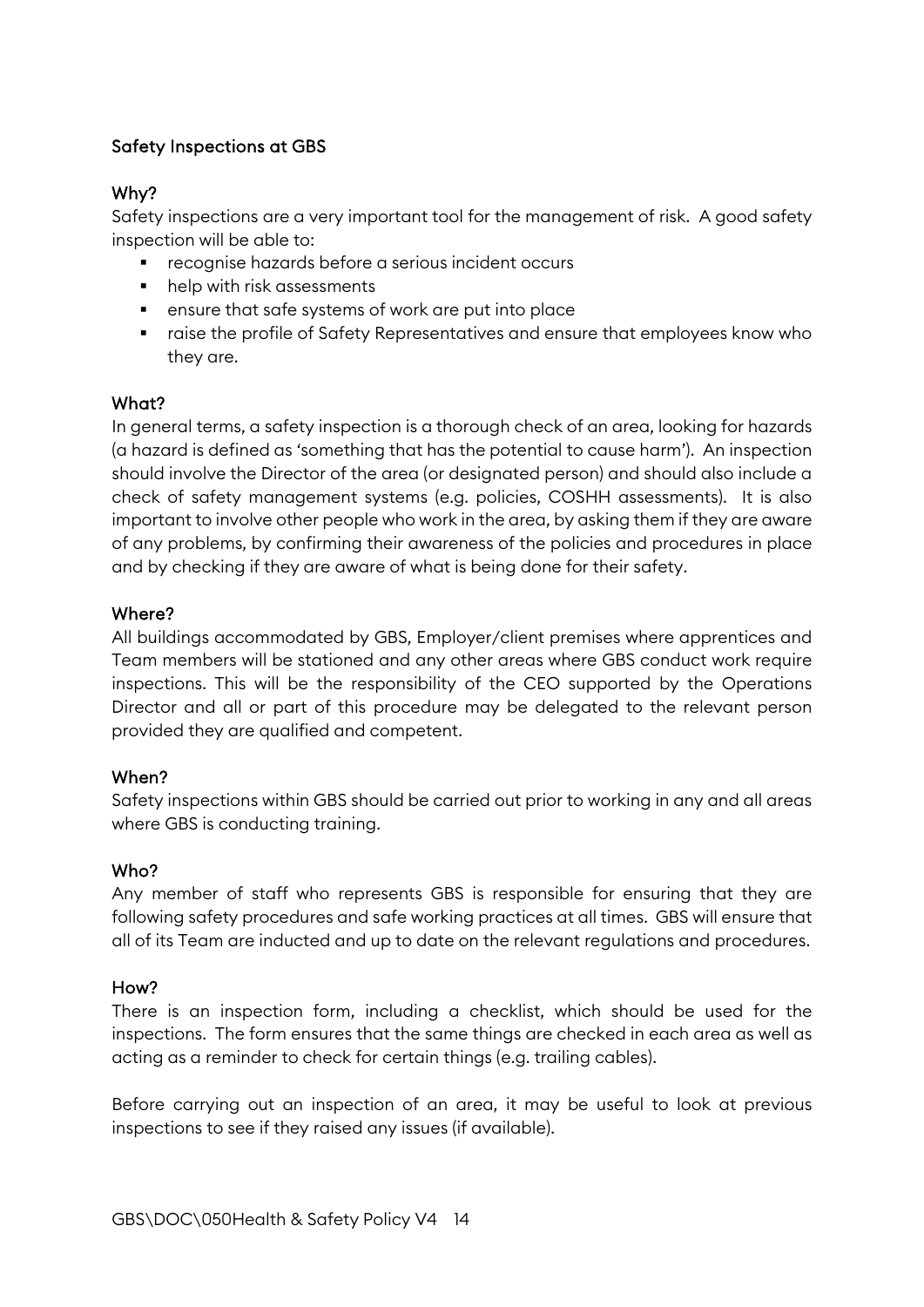The inspection should be carried out from the top down i.e. start with the ceilings, lighting, windows, etc and work down to the slip and trip hazards on the floor. It is important to consider the area as a whole and include factors such as the number of people accessing an area, the size of the space, the temperature, the air flow, the lighting and the humidity.

Questions should be asked of the Director or designated person and the staff members who work in the area (e.g. do they know what they should do in a fire? Where is their COSHH information)? This will help to establish how health and safety is managed and whether employees are aware of the procedures that are in place. It will also highlight any problems that may not be obvious from a simple inspection.

#### Summary

Inspections need to be carried out as required at venues being temporarily used by GBS and annually by properly trained Safety Representatives to ensure that hazards are spotted before they harm anyone. Management needs to be involved so that they know what improvements are being recommended. Employees working in the area need to be involved so that they can inform the Safety Representative of any problems, and so that the Safety Representative can check they are aware of health and safety issues in general.

It is important to remember that inspections get easier with practice.

It is important to remember that the annual safety inspections do not detract from constant vigilance and reporting of any potential or actual incident or risk by all members of staff.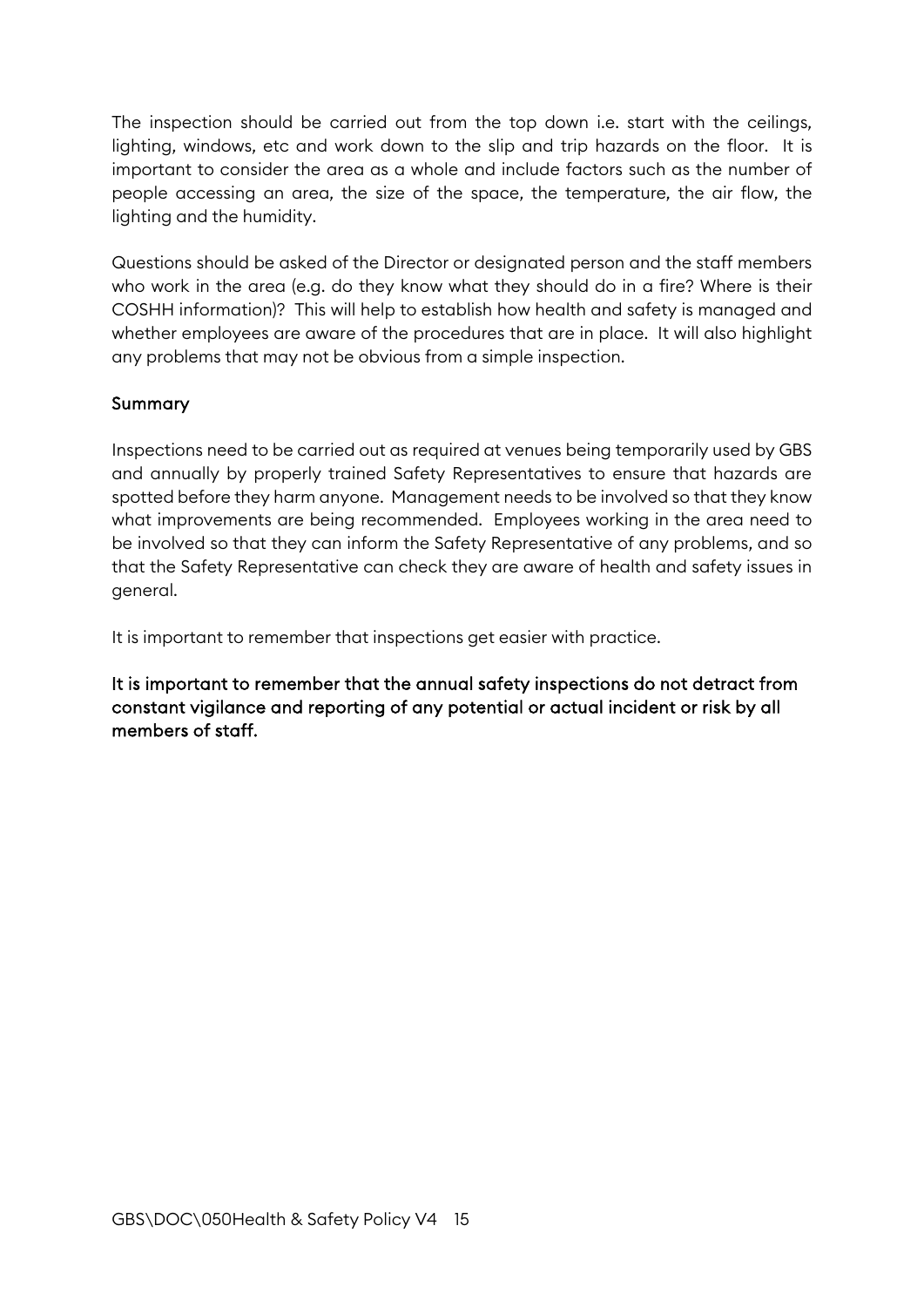# **Appendix 4**

#### Functions of a Safety Representative (normally a Director or trainer contracted by Guard Business Solutions Limited)

- 1. Investigate potential hazards and dangerous occurrences. Examine causes of accidents. Suggest new procedures to minimise risk of recurrence.
- 2. Examine premises used by GBS.
- 3. Perform Health and Safety Assessment on Employer sites.
- 4. Investigate complaints by any employee or Learner at the premises.
- 5. Make representations to the Employer on any general or specific matters affecting him or her or other persons employed/being trained.
- 6. Carry out health and safety inspections at GBS premises.
- 7. Represent staff in discussions with officials of enforcing authorities.
- 8. Attend meetings of the Safety Management Team.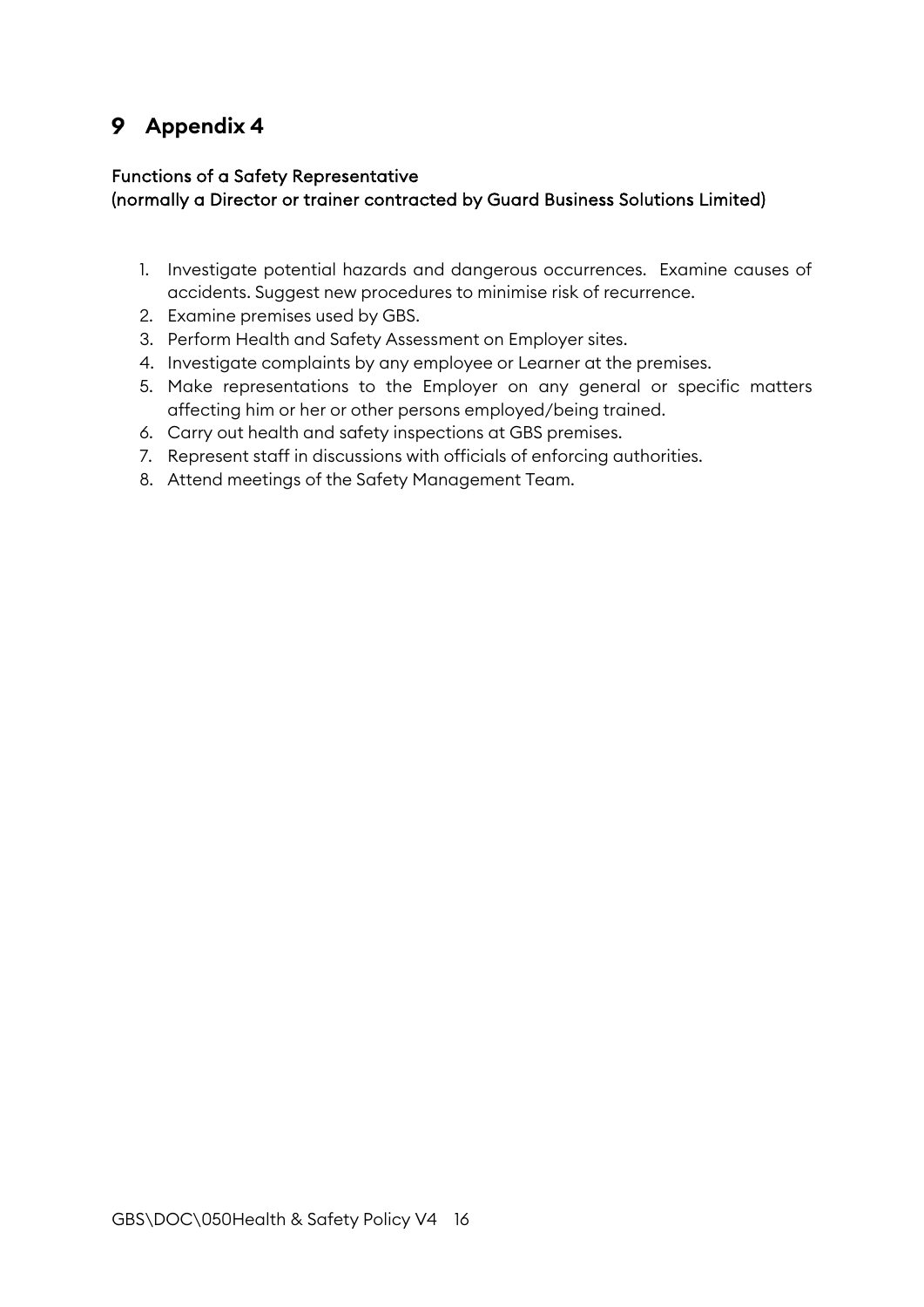# **10 10 Appendix 5**

COVID 19 and Continuing Effects

The start of 2020 saw an unprecedented event on a scale that no one could have imagined. The COVID19 outbreak affected everyone in one way or another and a lot of pressure was put onto the Health and Safety Team to ensure that all staff members were safe and protected.

Not only were the Health and Safety Team tasked with making sure all Team members were safely and comfortably able to work from home; but they were also responsible for providing mental health support (there was an obvious increase in the need for this, particularly when furlough was introduced) and ensuring that the COVID19 Government guidelines were followed.

For business continuity reasons and to ensure that the strain put onto members of staff is minimised, it has been determined by the Health and Safety Board members that there is a real need for a 'Business Continuity Process'. This process is to incorporate health, safety and wellbeing with business need, ensuring that safety doesn't get forgotten or missed. To do this, we will perform a full evaluation of the actions taken during the pandemic to see what went well, what didn't go to plan and what we need to improve. We will then be able to draft a Process and Plan document which we can utilise when needed.

We will use the following documentation notes to do this: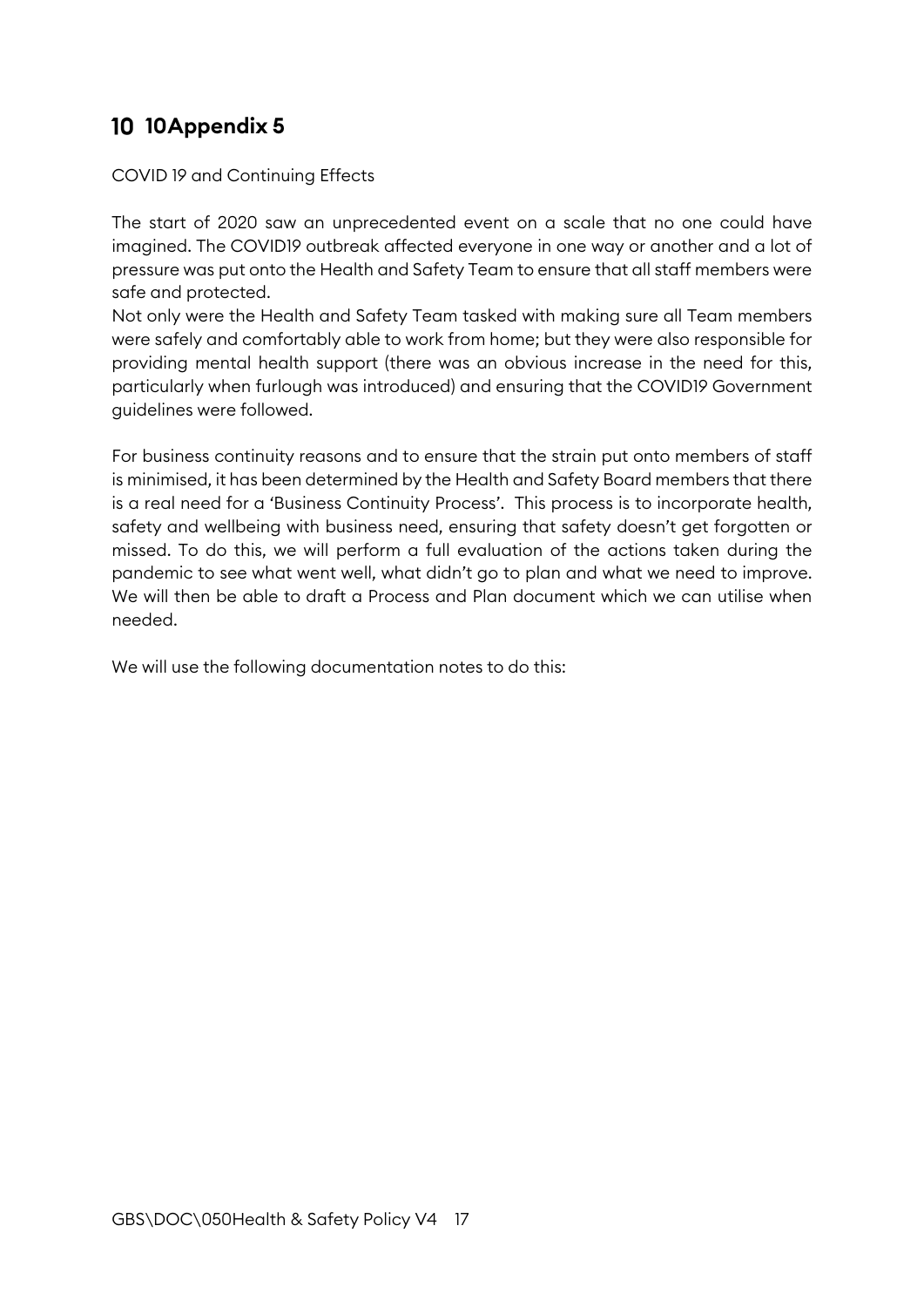| Phase 1:<br>$\bullet$                                                                                                            | 27th February staff issued with Covid-19                                                                                                                                                                                                                                                                                                                                                                                                                                                                                                                                                                                                                                                                     | DOCUMENTS/GUIDANCE                                                                                                                                                        |
|----------------------------------------------------------------------------------------------------------------------------------|--------------------------------------------------------------------------------------------------------------------------------------------------------------------------------------------------------------------------------------------------------------------------------------------------------------------------------------------------------------------------------------------------------------------------------------------------------------------------------------------------------------------------------------------------------------------------------------------------------------------------------------------------------------------------------------------------------------|---------------------------------------------------------------------------------------------------------------------------------------------------------------------------|
|                                                                                                                                  |                                                                                                                                                                                                                                                                                                                                                                                                                                                                                                                                                                                                                                                                                                              |                                                                                                                                                                           |
| Immediately<br>$\bullet$<br>prior to and<br>during<br>lockdown<br>(Feb 2020 -<br>ongoing)<br>$\bullet$<br>$\bullet$<br>$\bullet$ | <b>ACTIONS/KEY CONSIDERATIONS</b><br>guidance<br>Covid-19 posters displayed around the<br>premises and at external events<br>6th March - weekly staff Covid-19 briefings<br>commenced<br>13 <sup>th</sup> March - all staff emailed regarding new<br>measures for remote working and delivery<br>23rd March email sent to all staff regarding the<br>office closure following the announcement of<br>lockdown from the Government<br>Week commencing 23rd March all<br>apprenticeship training transferred to remote<br>delivery<br>28 <sup>th</sup> March all staff asked to complete a<br><b>Covid-19 Awareness Course</b><br>Commencement of two weekly teams calls -<br>Monday morning 10am Team Welfare | <b>GBS Covid-19 Documents</b><br><b>GBS Health and Wellbeing</b><br><b>WHO Advice for</b><br><b>Workplace</b><br><b>Gov.uk Apprenticeship</b><br><b>Covid 19 Response</b> |
| $\bullet$<br>$\bullet$                                                                                                           | Thursday/Friday Covid -19 update Teams<br>2 <sup>nd</sup> April WhatsApp Group set up for staff to<br>keep in touch and support each other whilst<br>socially isolated<br>April and May Health and Wellbeing                                                                                                                                                                                                                                                                                                                                                                                                                                                                                                 |                                                                                                                                                                           |
| $\bullet$<br>$\bullet$<br>$\bullet$                                                                                              | Newsletter sent out to all apprentices<br>Ongoing - health and wellbeing emails sent<br>out to staff, subjects included mental health<br>support, working from home safely, emotional<br>resilience<br>Regular Covid-19 updates on website<br>11th May Covid-19 Safeguarding Policy update<br>on the website                                                                                                                                                                                                                                                                                                                                                                                                 |                                                                                                                                                                           |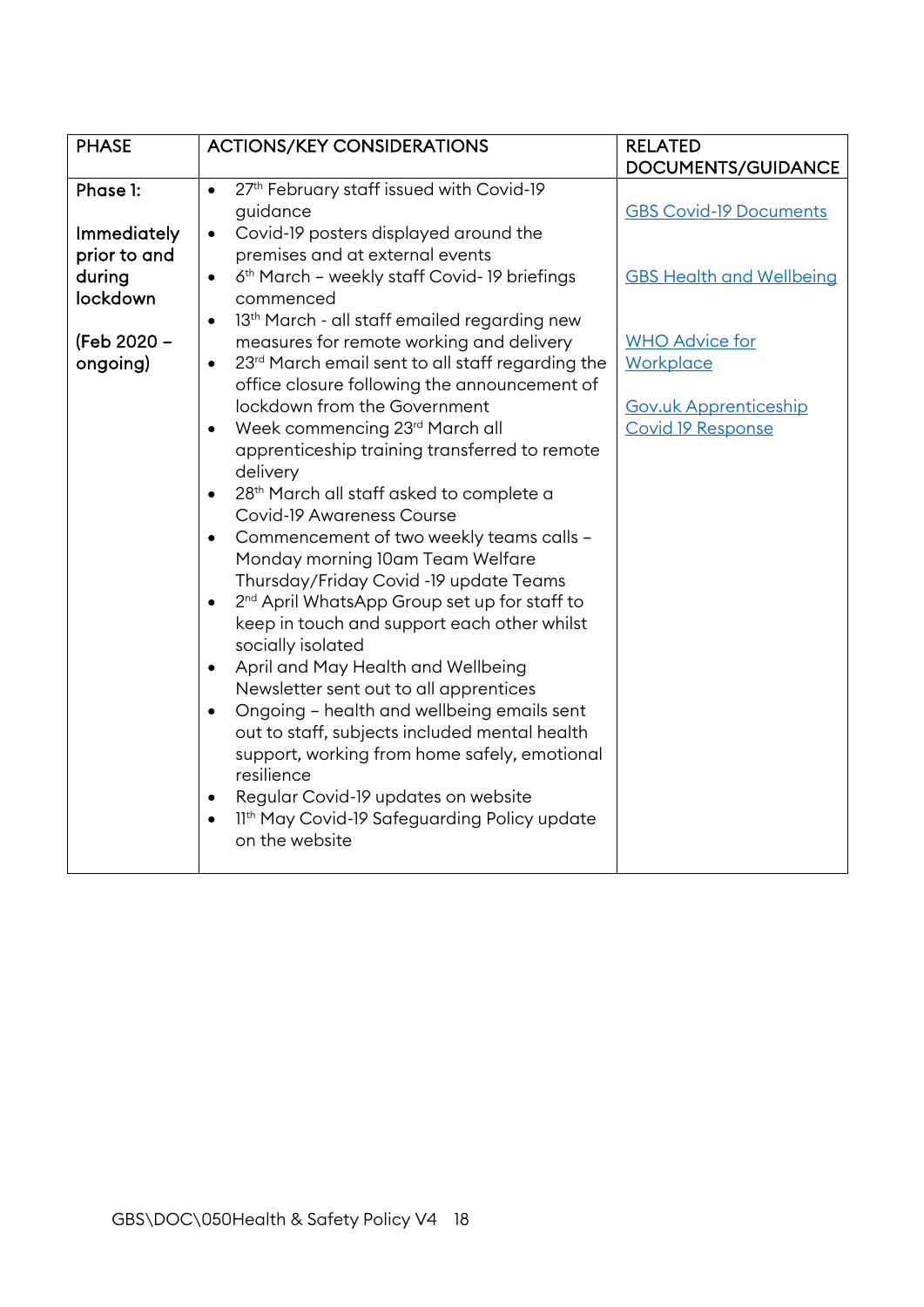| Phase 2 -                                                                                                                                                                                                                  | If we continue to WFH what are our immediate                                                                                                                                                                                                                                                                                                                                                                                                                                                                                                                                                                                                                       |                                                                                                                                               |
|----------------------------------------------------------------------------------------------------------------------------------------------------------------------------------------------------------------------------|--------------------------------------------------------------------------------------------------------------------------------------------------------------------------------------------------------------------------------------------------------------------------------------------------------------------------------------------------------------------------------------------------------------------------------------------------------------------------------------------------------------------------------------------------------------------------------------------------------------------------------------------------------------------|-----------------------------------------------------------------------------------------------------------------------------------------------|
| Consideratio                                                                                                                                                                                                               | priorities?                                                                                                                                                                                                                                                                                                                                                                                                                                                                                                                                                                                                                                                        |                                                                                                                                               |
| ns                                                                                                                                                                                                                         |                                                                                                                                                                                                                                                                                                                                                                                                                                                                                                                                                                                                                                                                    | <b>HSE WFH DSE Guidance</b>                                                                                                                   |
| Do we need<br>to return to<br>work?<br>Can we keep<br>employees<br>safe at home<br>and meet the<br>needs of the<br>business and<br>customers?<br>Is this short<br>term or longer<br>term?<br>Do we need<br>time scales, or | Things to consider:<br>Carry out DSE Risk Assessments<br>Do employees have the right<br>equipment to continue to work from<br>home<br>Communication plan to ensure<br>everyone continues to feel connected<br>and still part of the workforce<br>Continue with the H & Wellbeing<br>support, key areas include, physical<br>health, emotional health<br>Do we need to review the WFH Policy?                                                                                                                                                                                                                                                                       |                                                                                                                                               |
| can this be                                                                                                                                                                                                                | Week Commencing 18th May:                                                                                                                                                                                                                                                                                                                                                                                                                                                                                                                                                                                                                                          |                                                                                                                                               |
| more fluid?                                                                                                                                                                                                                | HSE and Government Guidance was followed<br>to ensure a safe working environment. This<br>involved carrying out a risk assessment<br>included common areas, workspaces,<br>walkways, how employees travel to and from<br>work, those employees at higher risk, how will<br>you manage meetings, who will be allowed to<br>visit the premises,                                                                                                                                                                                                                                                                                                                      | <b>HSE Guidance</b><br><b>CIPD Risk Assessment</b><br>Template                                                                                |
| Phase 2:<br>Ensuring a<br>safe physical<br>work<br>environment<br>Government<br>Covid-19<br>Recovery<br>Strategy 11th<br>May 2020                                                                                          | From the risk assessment a return to work plan<br>$\bullet$<br>was developed, included was how many staff<br>can be accommodated in the new<br>environment at any one time, procedures for<br>keeping to the minimum occupancy numbers<br>and who will be allowed to visit etc.<br>Consulted with employees on return to work<br>plans during weekly teams calls and 1-1's<br>20 <sup>th</sup> May email sent to all staff regarding the<br>opening of the office and new measures in<br>place<br>Continued with remote delivery for all<br>apprenticeship training<br>28 <sup>th</sup> May all staff asked to complete a Covid-<br>19 Infection Prevention Course | <b>HSE Guidance Talking to</b><br>employees<br><b>Government Covid</b><br><b>Recovery Strategy</b><br><b>Gov - Working Safely</b><br>Guidance |
| Phase 3:<br>Return of<br>employees                                                                                                                                                                                         | Identify those that will be returning to the<br>office                                                                                                                                                                                                                                                                                                                                                                                                                                                                                                                                                                                                             |                                                                                                                                               |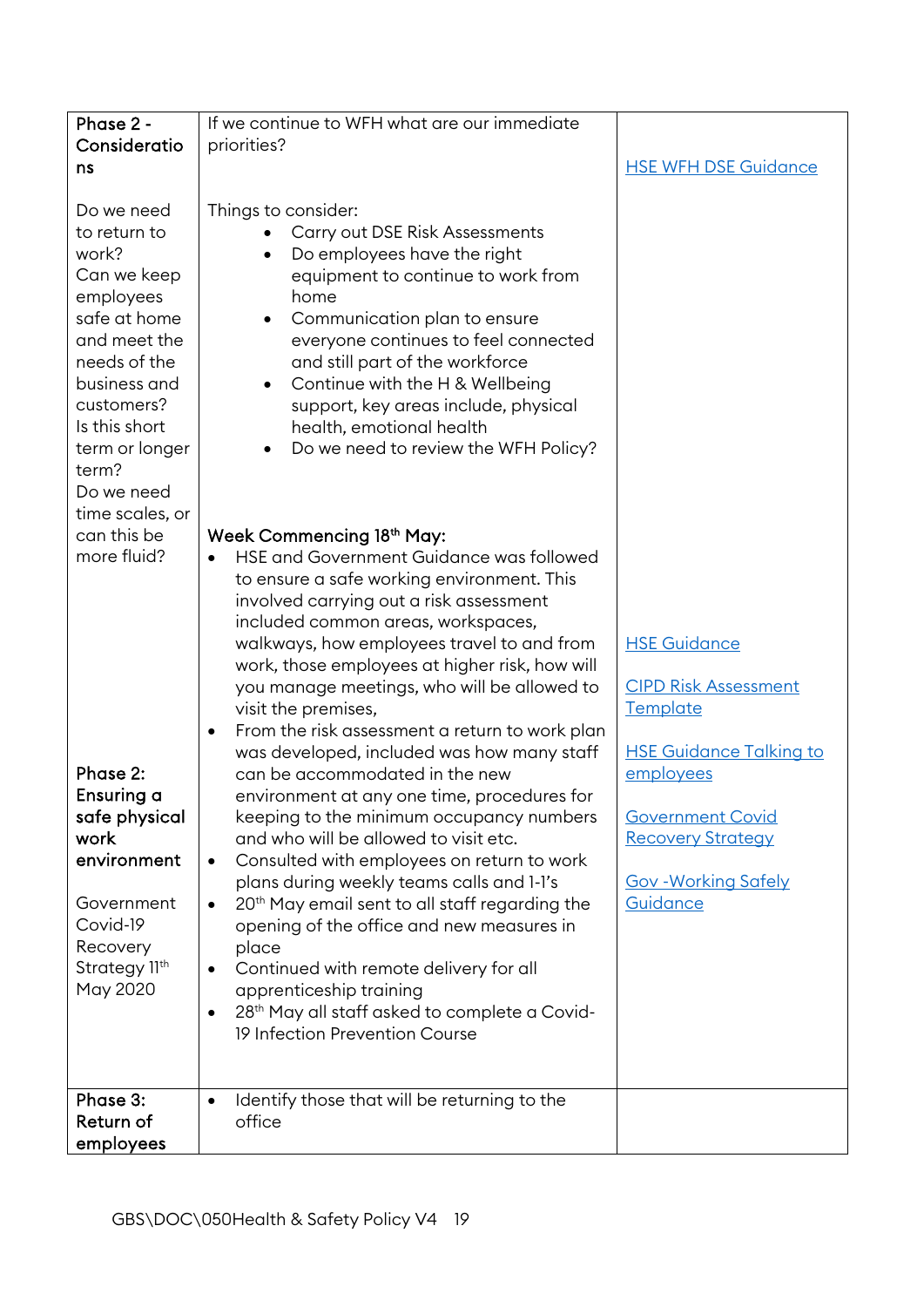| into the<br>office<br>(May 2020 to<br>ongoing                                                                             | Ensure that those returning to the office are<br>clear on the office layout and procedures in<br>place<br>Manage expectations from a H&W<br>$\bullet$<br>perspective - things won't be back to normal.<br>Continued H&W, regular communication to<br>$\bullet$<br>alleviate any fears staff may have<br>Continuous review of procedures to ensure<br>$\bullet$<br>effectiveness and that they are in line with<br>current guidance from government and HSE<br>Review risk assessments should any<br>employee's physical status and circumstances<br>change<br>June - a gradual return into the office for<br>meetings where appropriate, whilst limiting<br>numbers on site                                                                                                                                                                                                                                                                                                                                                                                                                                                                                                                                                                                                   |                                                                                                                                                                                                                                                                                                                                                                             |
|---------------------------------------------------------------------------------------------------------------------------|-------------------------------------------------------------------------------------------------------------------------------------------------------------------------------------------------------------------------------------------------------------------------------------------------------------------------------------------------------------------------------------------------------------------------------------------------------------------------------------------------------------------------------------------------------------------------------------------------------------------------------------------------------------------------------------------------------------------------------------------------------------------------------------------------------------------------------------------------------------------------------------------------------------------------------------------------------------------------------------------------------------------------------------------------------------------------------------------------------------------------------------------------------------------------------------------------------------------------------------------------------------------------------|-----------------------------------------------------------------------------------------------------------------------------------------------------------------------------------------------------------------------------------------------------------------------------------------------------------------------------------------------------------------------------|
| Phase 4:<br>Phased<br>commencem<br>ent of face to<br>face<br>apprenticeshi<br>p delivery<br>15 <sup>th</sup> June<br>2020 | Risk Assessment completed -<br>$\bullet$<br>Risk Assessment and procedures<br>$\bullet$<br>communicated to all relevant parties -<br>apprentices, employers, teaching and non-<br>teaching staff<br>One to one discussion with employers and<br>apprentices to discuss phased return of face<br>to face delivery<br>Any concerns expressed were considered and<br>plans reviewed accordingly<br>Employer H & S Risk assessments updated<br>$\bullet$<br>with their Covid 19 plans to ensure apprentices<br>return to work safely<br>Plan the delivery timetable accordingly<br>Apprentice induction to be amended to<br>include Covid -19 procedures<br>15/6 Covid Update on the Website<br>$\bullet$<br>w/c 15/6 contacted all of the academy<br>employers, emailed the return to work risk<br>assessment and agreed if/when apprentices<br>to return to the academy<br>Display the Covid Safe posters around the<br>٠<br>academy<br>Although the academy is planning a phased<br>return to face to face delivery, we are still<br>taking part in e.g. virtual careers and job<br>events 30/6 NEDDC Virtual Job and Careers<br>Fair<br>13/7 Perspex screens fitted on the desks in the<br>$\bullet$<br>digital training room as an additional measure<br>to protect learners | <b>Gov.uk Guidance for</b><br><b>Education Providers</b><br><b>Gov.uk Protective</b><br><b>Measures in Education</b><br>and Childcare Settings<br><b>GBS Return to Work Risk</b><br><b>Assessment Draft</b><br><b>GBS Employer Return to</b><br>Workplace<br>www.gov.uk/government/spe<br>eches/education-secretarys-<br>statement-on-coronavirus-<br>covid-19-02-july-2020 |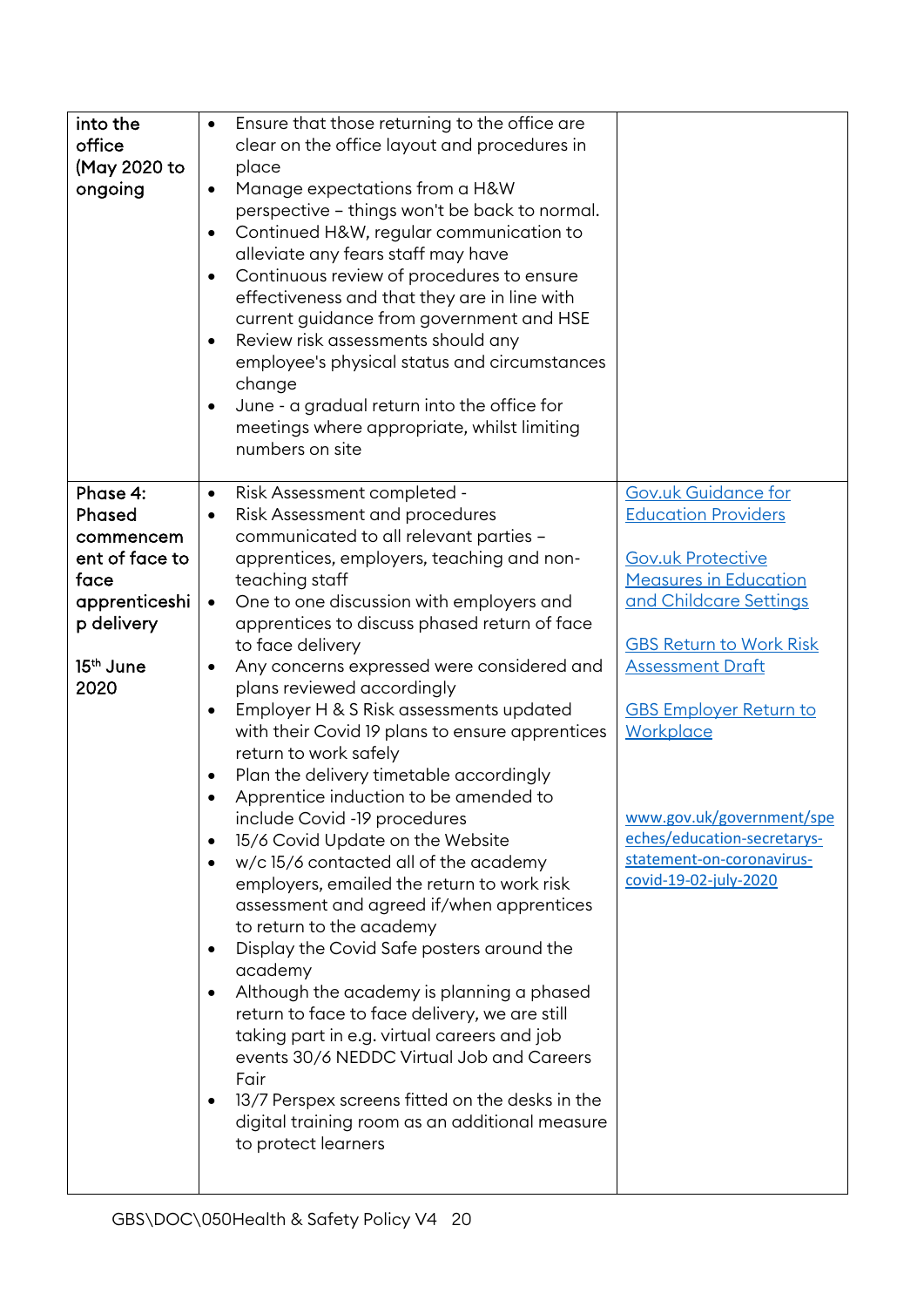|                                                | w/c 13/7 academy learners for digital<br>$\bullet$<br>commenced face to face delivery<br>16/7 official re-opening of the academy<br>$\bullet$<br>Continued staff Covid-19 briefings which<br>$\bullet$<br>outlines the main points of any government<br>announcement<br>20/7 Health and Wellbeing email sent to all<br>$\bullet$<br>staff regarding managing stress levels<br>24/08 Attended a Covid Secure Webinar with<br>$\bullet$<br>the HSE - post webinar details saved to Covid<br>Folder<br>07/09 Received the DHSC Coronavirus Test<br>$\bullet$<br>Kits and PPE for use in the Academy and<br>attended the guidance webinar on the 10/09<br>24/09 following the government that Covid<br>٠<br>cases are on the rise stricter measures were<br>introduced for employees and apprentices in<br>the office. These include, wearing masks<br>when walking around the office/premises,<br>eating lunch in the wellbeing room away from<br>the desk.<br>6/10 Covid Scenario Guidance emailed to all<br>employees<br>16/10 Office Covid measures emailed out to<br>$\bullet$<br>employees again<br>20/10 Covid Update at the Team Meeting.<br>٠<br>Overview of the new government tier system<br>and its impact on apprenticeship delivery.<br>Restrictions on where tutors are to travel<br>within tiers.<br>26/10 Mental Health First Aid Training<br>organised for all employees, | <b>GBS Health and Wellbeing</b> |
|------------------------------------------------|-----------------------------------------------------------------------------------------------------------------------------------------------------------------------------------------------------------------------------------------------------------------------------------------------------------------------------------------------------------------------------------------------------------------------------------------------------------------------------------------------------------------------------------------------------------------------------------------------------------------------------------------------------------------------------------------------------------------------------------------------------------------------------------------------------------------------------------------------------------------------------------------------------------------------------------------------------------------------------------------------------------------------------------------------------------------------------------------------------------------------------------------------------------------------------------------------------------------------------------------------------------------------------------------------------------------------------------------------------------------------------------------|---------------------------------|
| Phase 5:<br><b>National</b><br>Lockdown<br>2.0 | Continued staff Covid-19 briefings which<br>$\bullet$<br>outlines the main points from the government<br>announcement<br>Colleague numbers permitted in the office<br>$\bullet$<br>limited further, with other staff working                                                                                                                                                                                                                                                                                                                                                                                                                                                                                                                                                                                                                                                                                                                                                                                                                                                                                                                                                                                                                                                                                                                                                            | <b>GBS Health and Wellbeing</b> |
| 3 Nov 2020                                     | remotely<br>Establish whether Academy employers will<br>$\bullet$<br>authorise learners to attend Academy delivery<br>on site<br>Online safety questionnaire to be sent to all<br>$\bullet$<br>learners                                                                                                                                                                                                                                                                                                                                                                                                                                                                                                                                                                                                                                                                                                                                                                                                                                                                                                                                                                                                                                                                                                                                                                                 |                                 |
| Phase 6:                                       | Website updated in line with government<br>$\bullet$                                                                                                                                                                                                                                                                                                                                                                                                                                                                                                                                                                                                                                                                                                                                                                                                                                                                                                                                                                                                                                                                                                                                                                                                                                                                                                                                    |                                 |
|                                                | directive to offer training to young and                                                                                                                                                                                                                                                                                                                                                                                                                                                                                                                                                                                                                                                                                                                                                                                                                                                                                                                                                                                                                                                                                                                                                                                                                                                                                                                                                | <b>GBS Health and Wellbeing</b> |
| Commencem                                      | vulnerable adults                                                                                                                                                                                                                                                                                                                                                                                                                                                                                                                                                                                                                                                                                                                                                                                                                                                                                                                                                                                                                                                                                                                                                                                                                                                                                                                                                                       |                                 |
| ent of face to                                 | Newsletter circulated to all learners and<br>$\bullet$                                                                                                                                                                                                                                                                                                                                                                                                                                                                                                                                                                                                                                                                                                                                                                                                                                                                                                                                                                                                                                                                                                                                                                                                                                                                                                                                  |                                 |
| face                                           | employers detailing GBS phased reopening                                                                                                                                                                                                                                                                                                                                                                                                                                                                                                                                                                                                                                                                                                                                                                                                                                                                                                                                                                                                                                                                                                                                                                                                                                                                                                                                                |                                 |